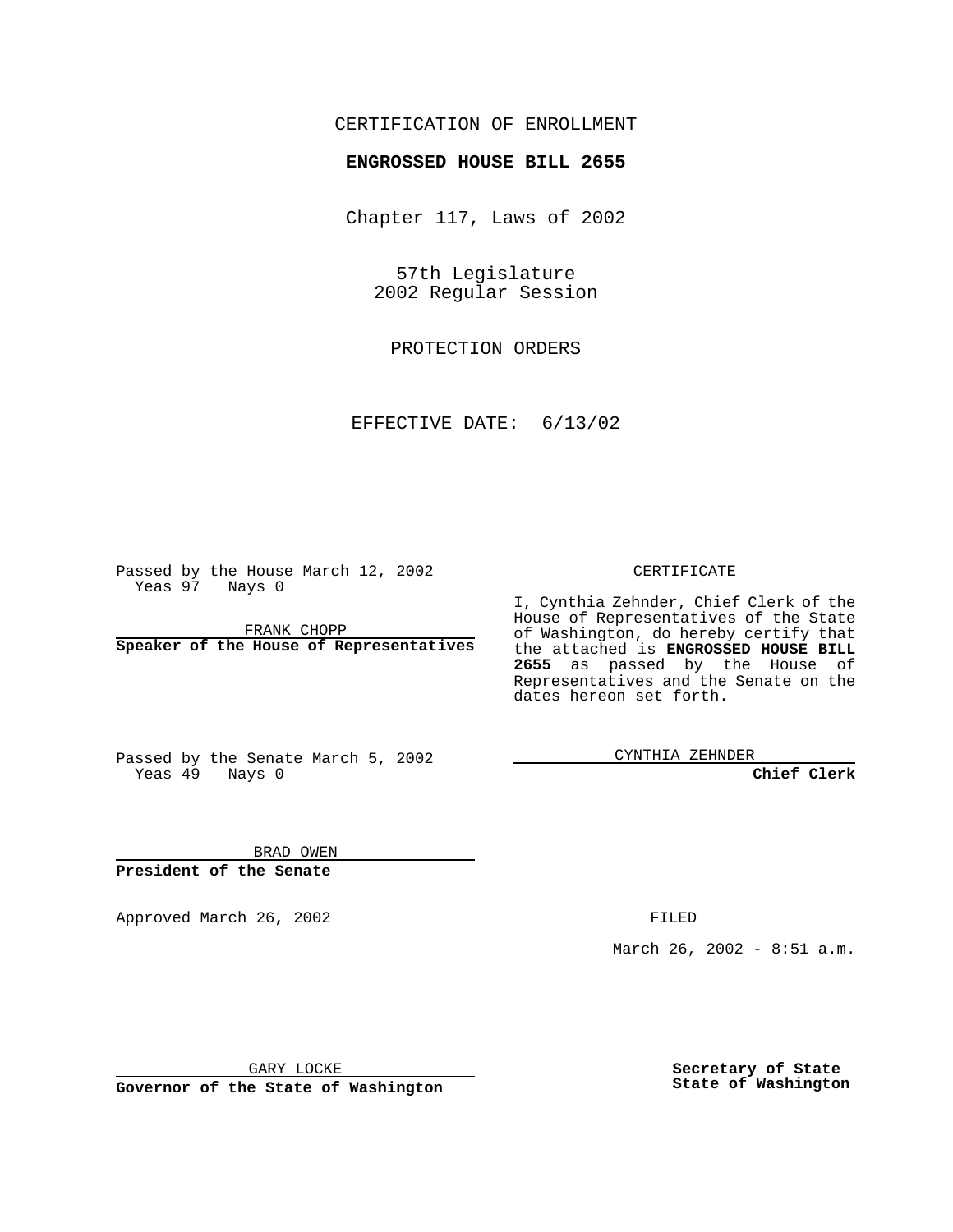## **ENGROSSED HOUSE BILL 2655** \_\_\_\_\_\_\_\_\_\_\_\_\_\_\_\_\_\_\_\_\_\_\_\_\_\_\_\_\_\_\_\_\_\_\_\_\_\_\_\_\_\_\_\_\_\_\_

\_\_\_\_\_\_\_\_\_\_\_\_\_\_\_\_\_\_\_\_\_\_\_\_\_\_\_\_\_\_\_\_\_\_\_\_\_\_\_\_\_\_\_\_\_\_\_

AS AMENDED BY THE SENATE

Passed Legislature - 2002 Regular Session

## **State of Washington 57th Legislature 2002 Regular Session**

**By** Representatives Schual-Berke, Esser, Lantz, Chase, Lysen, Nixon and Rockefeller; by request of Office of Community Development

Read first time 01/23/2002. Referred to Committee on Judiciary.

 AN ACT Relating to protection orders; amending RCW 10.14.040, 10.14.100, 10.14.125, and 26.50.125; and adding a new section to chapter 10.14 RCW.

BE IT ENACTED BY THE LEGISLATURE OF THE STATE OF WASHINGTON:

 **Sec. 1.** RCW 10.14.040 and 2001 c 260 s 3 are each amended to read as follows:

 There shall exist an action known as a petition for an order for protection in cases of unlawful harassment.

 (1) A petition for relief shall allege the existence of harassment and shall be accompanied by an affidavit made under oath stating the specific facts and circumstances from which relief is sought.

 (2) A petition for relief may be made regardless of whether or not there is a pending lawsuit, complaint, petition, or other action between the parties.

 (3) All court clerks' offices shall make available simplified forms and instructional brochures. Any assistance or information provided by clerks under this section does not constitute the practice of law and clerks are not responsible for incorrect information contained in a petition.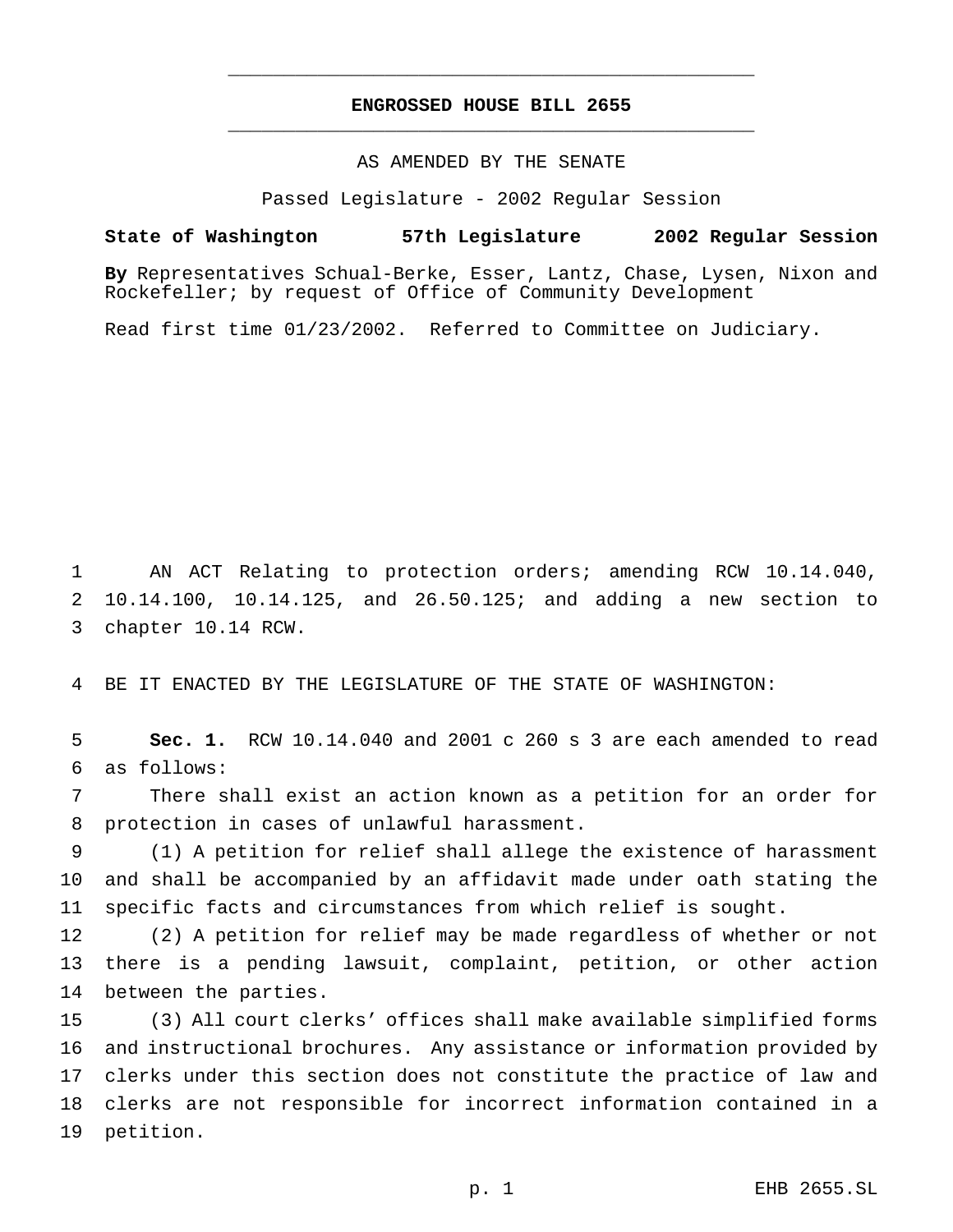(4) Filing fees are set in RCW 36.18.020, but no filing fee may be charged for a petition filed in an existing action or under an existing cause number brought under this chapter in the jurisdiction where the 4 relief is sought or as provided in section 2 of this act. Forms and instructional brochures shall be provided free of charge.

 (5) A person is not required to post a bond to obtain relief in any proceeding under this section.

 (6) The parent or guardian of a child under age eighteen may petition for an order of protection to restrain a person age eighteen years or over from contact with that child upon a showing that contact with the person to be enjoined is detrimental to the welfare of the child.

 (7) The parent or guardian of a child under the age of eighteen may petition in superior court for an order of protection to restrain a person under the age of eighteen years from contact with that child only in cases where the person to be restrained has been adjudicated of an offense against the child protected by the order, or is under investigation or has been investigated for such an offense. In issuing a protection order under this subsection, the court shall consider, among the other facts of the case, the severity of the alleged offense, any continuing physical danger or emotional distress to the alleged victim, and the expense, difficulty, and educational disruption that would be caused by a transfer of the alleged offender to another school. The court may order that the person restrained in the order not attend the public or approved private elementary, middle, or high school attended by the person under the age of eighteen years protected by the order. In the event that the court orders a transfer of the restrained person to another school, the parents or legal guardians of the person restrained in the order are responsible for transportation and other costs associated with the change of school by the person restrained in the order. The court shall send notice of the restriction on attending the same school as the person protected by the order to the public or approved private school the person restrained by the order will attend and to the school the person protected by the order attends.

 NEW SECTION. **Sec. 2.** A new section is added to chapter 10.14 RCW to read as follows: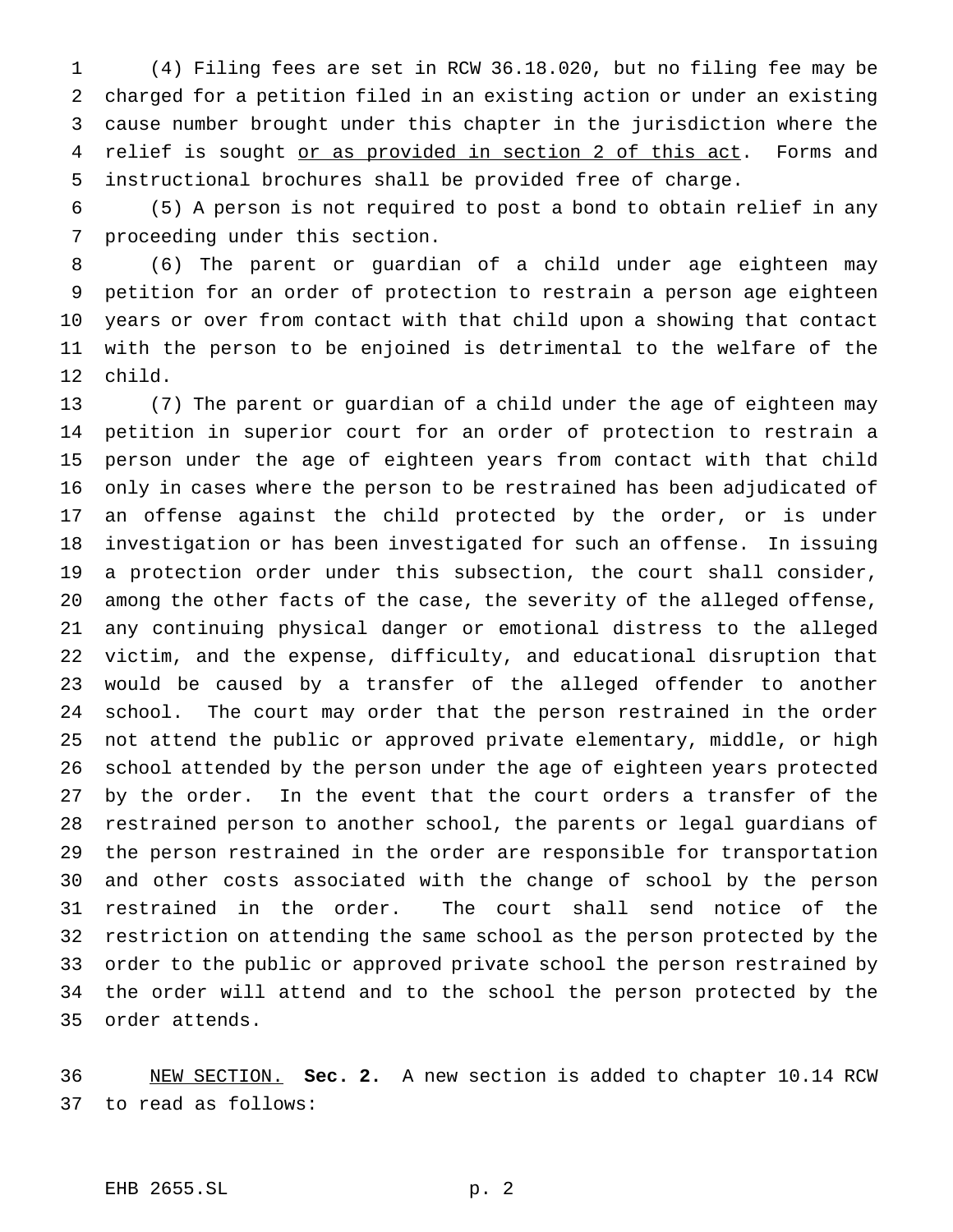No fees for filing or service of process may be charged by a public agency to petitioners seeking relief under this chapter from a person who has stalked them as that term is defined in RCW 9A.46.110, or from a person who has engaged in conduct that would constitute a sex offense as defined in RCW 9A.44.130, or from a person who is a family or household member as defined in RCW 26.50.010(2) who has engaged in conduct that would constitute domestic violence as defined in RCW 26.50.010(1).

 **Sec. 3.** RCW 10.14.100 and 2001 c 311 s 2 are each amended to read as follows:

 (1) An order issued under this chapter shall be personally served upon the respondent, except as provided in subsections (5) and (7) of this section.

 (2) The sheriff of the county or the peace officers of the municipality in which the respondent resides shall serve the respondent personally unless the petitioner elects to have the respondent served by a private party.

 (3) If the sheriff or municipal peace officer cannot complete service upon the respondent within ten days, the sheriff or municipal peace officer shall notify the petitioner.

 (4) Returns of service under this chapter shall be made in accordance with the applicable court rules.

 (5) If an order entered by the court recites that the respondent appeared in person before the court, the necessity for further service is waived and proof of service of that order is not necessary. The court's order, entered after a hearing, need not be served on a respondent who fails to appear before the court, if material terms of the order have not changed from those contained in the temporary order, and it is shown to the court's satisfaction that the respondent has previously been personally served with the temporary order.

31 (6) Except in cases where the petitioner has fees waived under 32 section 2 of this act or is granted leave to proceed in forma pauperis, municipal police departments serving documents as required under this chapter may collect the same fees for service and mileage authorized by RCW 36.18.040 to be collected by sheriffs.

 (7) If the court previously entered an order allowing service by publication of the notice of hearing and temporary order of protection pursuant to RCW 10.14.085, the court may permit service by publication